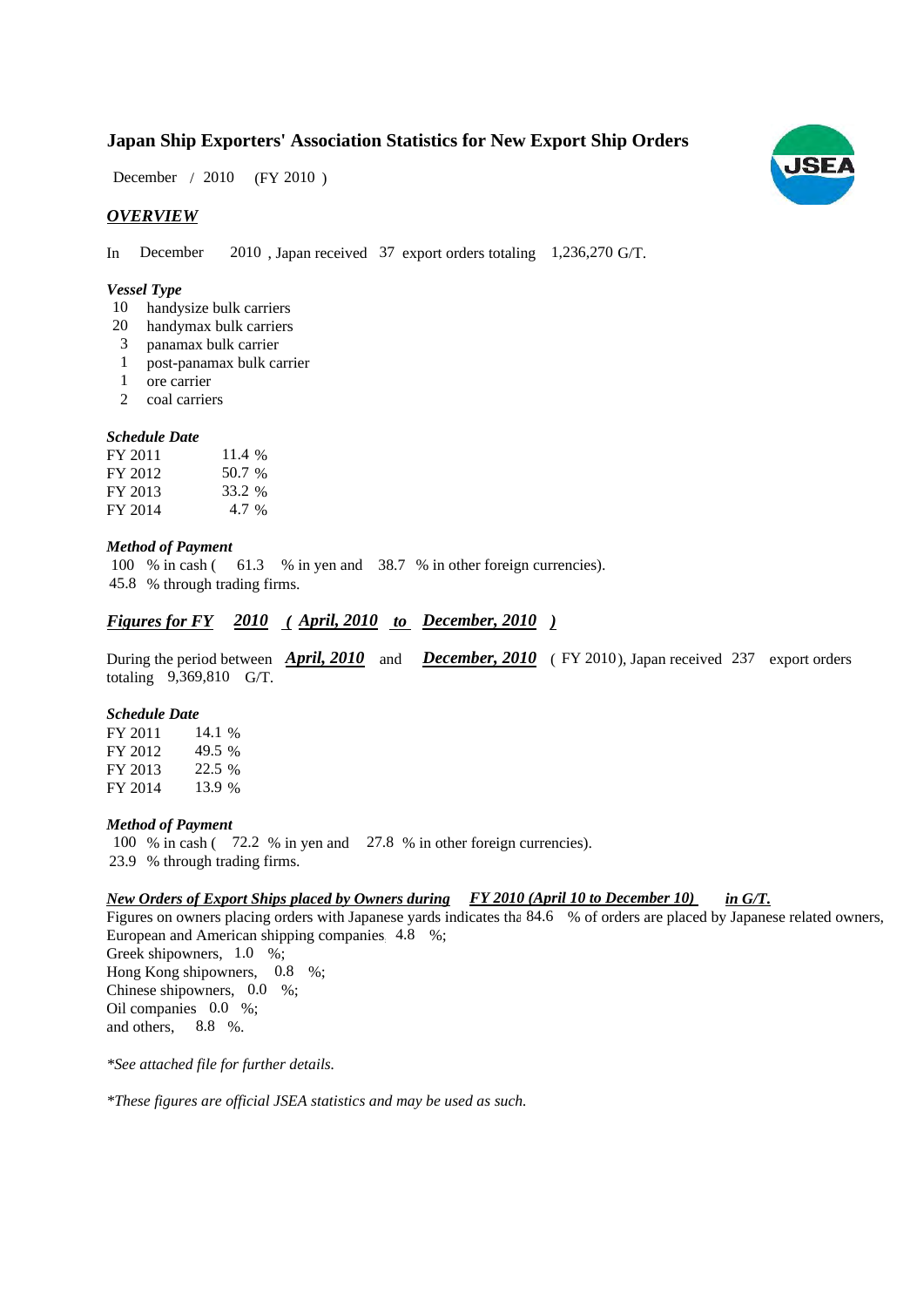## New Export Orders Placed in December 2010 (FY 2010) Based on Fiscal Year

|                          |                  |           |                 |           |                |           |              |         |               |         |               |           |                  |           |                    | JSEA (January 2011) |
|--------------------------|------------------|-----------|-----------------|-----------|----------------|-----------|--------------|---------|---------------|---------|---------------|-----------|------------------|-----------|--------------------|---------------------|
| Description              | Apr 09 to Mar 10 |           | Apr to Aug 2010 |           | September 2010 |           | October 2010 |         | November 2010 |         | December 2010 |           | Apr 10 to Dec 10 |           | Jan 10 to Dec $10$ |                     |
|                          | No.              | G/T       | No.             | G/T       | No.            | G/T       | No.          | G/T     | No.           | G/T     | No.           | G/T       | No.              | G/T       | No.                | G/T                 |
| <b>General Cargos</b>    |                  | 587,900   | 61              | 311,300   |                |           |              | 18,200  |               |         |               |           |                  | 329,500   |                    | 383,700             |
| <b>Bulk Carriers</b>     | 92               | 3,799,191 | 1181            | 4,915,151 | 30             | 1,065,580 | 16           | 490,700 | 21            | 496,709 | 37            | 1,236,270 | 222              | 8,204,410 | 251                | 9,595,501           |
| Tankers                  |                  | 1,939,500 |                 | 641,200   | $\Omega$       |           |              | 166,400 |               | 28,300  |               |           |                  | 835,900   | 10                 | 1,174,200           |
| <b>Combined Carriers</b> |                  |           |                 |           |                | $\Omega$  |              |         |               |         |               |           |                  |           |                    | 0                   |
| Others                   |                  | 14,000    |                 |           |                |           |              |         |               |         |               |           |                  |           |                    | 0                   |
| Total                    | 119              | 6,340,591 | 1281            | 5,867,651 | <b>30</b>      | 1,065,580 | 20           | 675,300 | 22            | 525,009 | 37            | 1,236,270 | 237              | 9,369,810 | 271                | 11,153,401          |
| FY 2009 / FY 2008 (%)    |                  | $*43.5$   |                 | 211.1     |                | 196.1     |              | 188.5   |               | 129.9   |               | 262.1     |                  | 205.6     |                    | ** 195.3            |
| In CGT                   |                  | 2,683,048 |                 | 2,544,447 |                | 502,793   |              | 317,089 |               | 284,179 |               | 605,032   |                  | 4,253,540 |                    | 4,982,409           |

*Figures for shipbuilding orders of 500 G/T and over for export as steel vessels placed with JSEA members are covered.* \*FY 2009/FY2008

\*\*Calendar Year 2010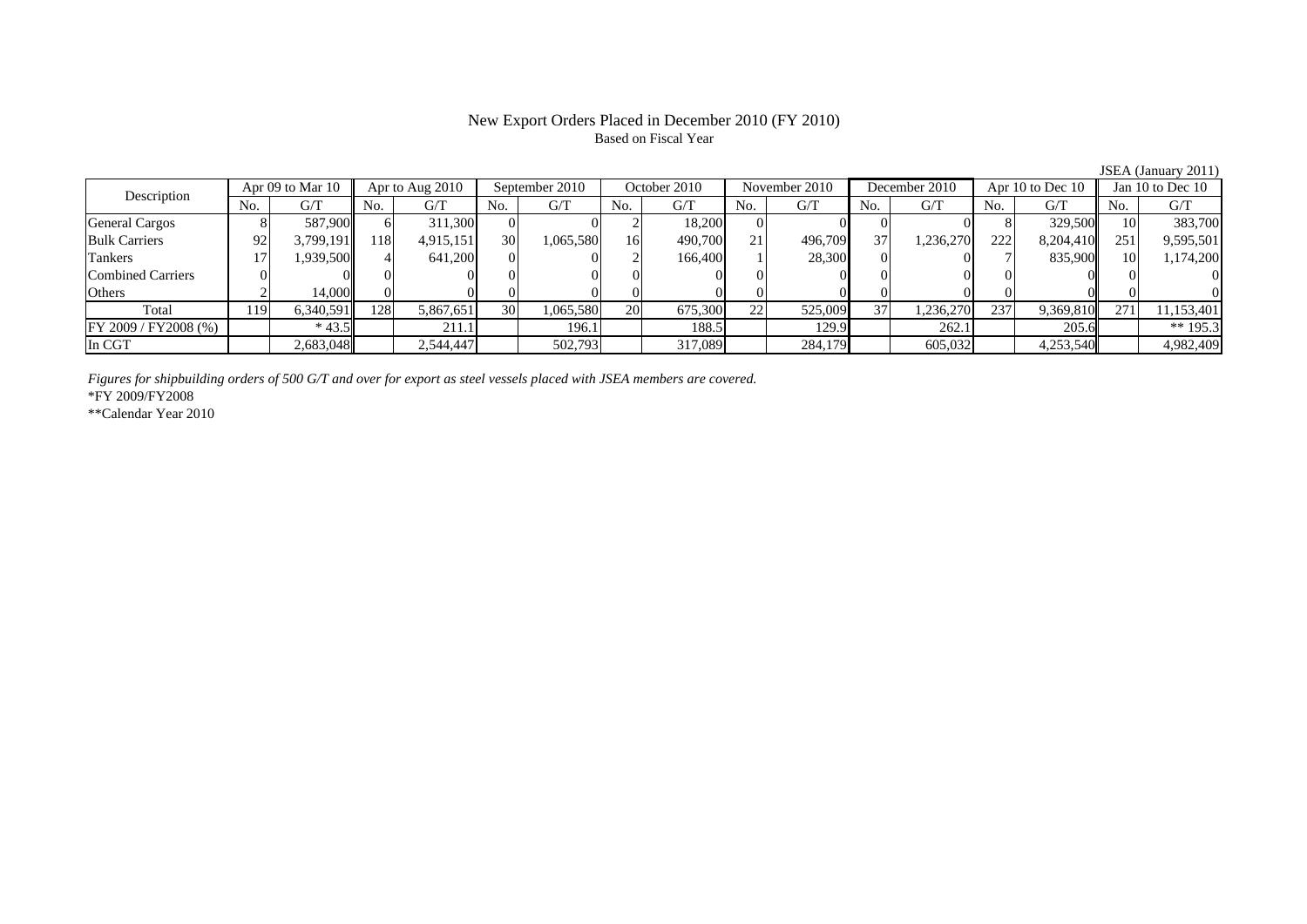## Export Ships Delivered in December 2010 (FY 2010) Based on Fiscal Year

|                          |                  |            |                      |           |                |           |              |           |               |           |               |           |                  |            |                    | JSEA (January 2011) |
|--------------------------|------------------|------------|----------------------|-----------|----------------|-----------|--------------|-----------|---------------|-----------|---------------|-----------|------------------|------------|--------------------|---------------------|
| Description              | Apr 09 to Mar 10 |            | Apr $10$ to Aug $10$ |           | September 2010 |           | October 2010 |           | November 2010 |           | December 2010 |           | Apr 10 to Dec 10 |            | Jan 10 to Dec $10$ |                     |
|                          | No.              | G/T        | No.                  | G/T       | No.            | G/T       | No.          | G/T       | No.           | G/T       | No.           | G/T       | No.              | G/T        | No.                | G/T                 |
| <b>General Cargos</b>    | 19               | 815,567    | 151                  | 813,834   |                | 264,144   |              | 78,316    |               | 41,599    |               |           | ∠⊥               | 1,197,893  |                    | 1,450,489           |
| <b>Bulk Carriers</b>     | 240              | 10,782,942 | 88                   | 4,080,455 | 21.            | 748,736   | 23           | 971,186   | 171           | 693,346   | <b>22</b>     | 1,102,286 | 171              | 7,596,009  | 251                | 11,156,568          |
| Tankers                  | 90               | 4,974,340  | 31                   | 1,643,625 |                | 742,892   |              | 441,748   |               | 326,611   |               | 89.104    | 58 <sup>1</sup>  | 3,243,980  | 86                 | 4,979,000           |
| <b>Combined Carriers</b> |                  |            |                      |           |                |           |              |           |               |           |               |           |                  |            |                    | 0                   |
| Others                   |                  |            |                      |           |                |           |              |           |               |           |               |           |                  |            |                    | $\Omega$            |
| Total                    | 349              | 16,572,849 | 134                  | 6,537,914 | 35             | 1,755,772 | 31           | 1,491,250 | 26            | 1,061,556 | 24            | 1,191,390 | 250              | 12,037,882 | 364                | 17,586,057          |
| FY 2009 / FY 2008 (%)    |                  | $*105.1$   |                      | 111.4     |                | 134.8     |              | 86.0      |               | 89.6      |               | 127.3     |                  | 109.2      |                    | ** $110.3$          |
| In CGT                   |                  | 7,602,068  |                      | 2,912,210 |                | 785,311   |              | 704,122   |               | 503,525   |               | 537,718   |                  | 5,442,886  |                    | 7,914,088           |

*Deliveries of new shipbuilding orders of 500 G/T and over for export as steel vessels placed with JSEA members are covered.*

\*FY 2009/FY2008

\*\*Calendar Year 2010